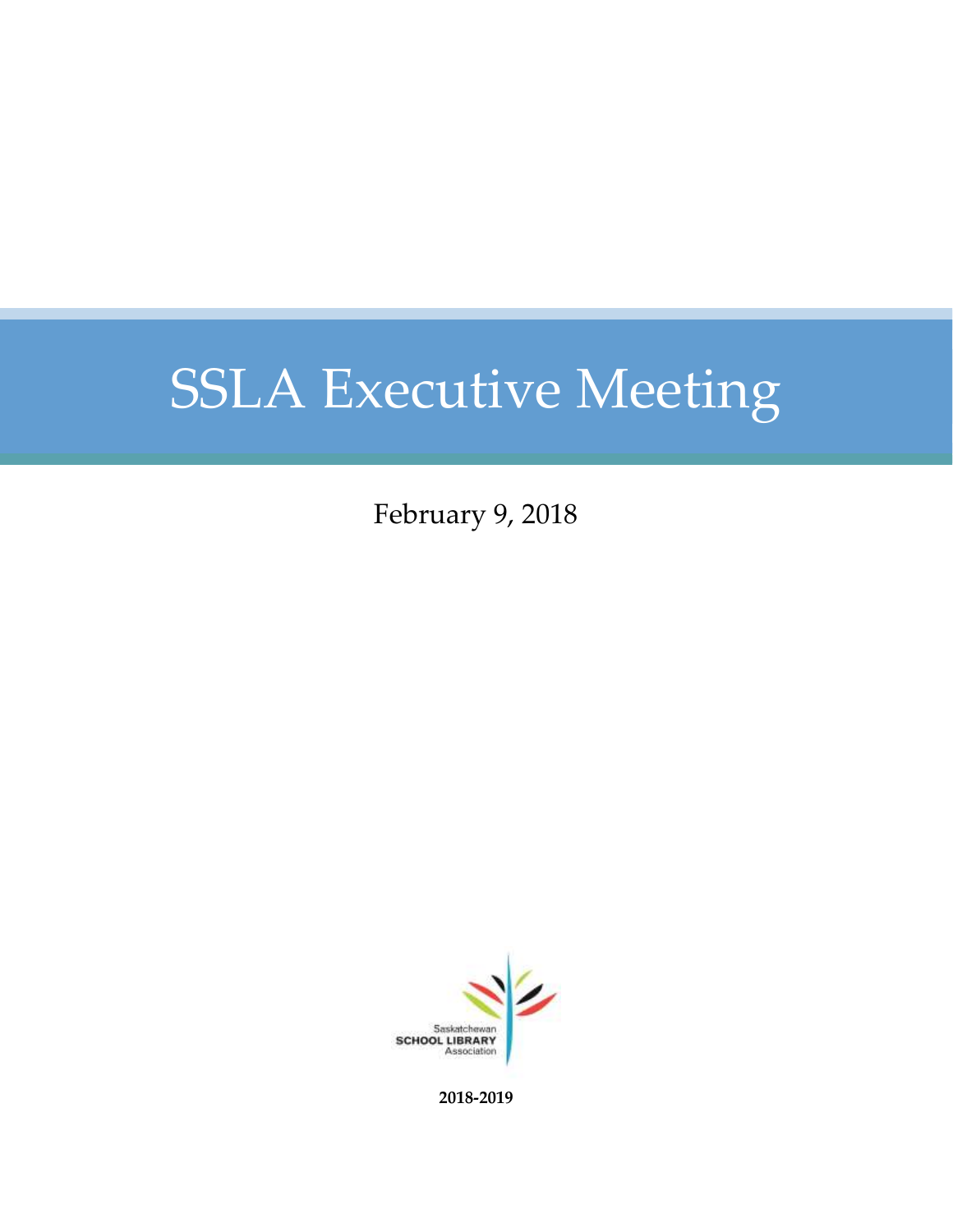

February 9, 2018

#### **Date**

February 9, 2019 Location: Dr. Martin LeBoldus High School Regina, SK

Link for online participants

10:00 a.m – 3:00 p.m.

#### **Call to Order**

The meeting of the Saskatchewan School Library Association was called to order at 10:10AM on February 9, 2019 by Gaetan Hammond

Meeting was called to order at 10:10 AM.

### **Present: Gaetan, Charlotte, Carol, Carla, Hannah, Regan, Sophie, Katie Regrets: Sherry**

### **1. Approval of Agenda**

**1.1. The agenda was** *unanimously approved* **as distributed.** (Motioned by Carla, seconded by Carol, approved)

#### **1.2. Additions to the agenda:**

1.2.1. Advocacy Piece added to New Business (5.3)

## **2. Approval of Minutes**

**2.1. The minutes of the previous meeting were** *unanimously approved* **as distributed.** (Motioned by Regan, seconded by Carla, moved)

### **3. Reports**

#### **3.1. President**

Gaetan has done some more work on the website – Ed Tech section. ACTION ITEM: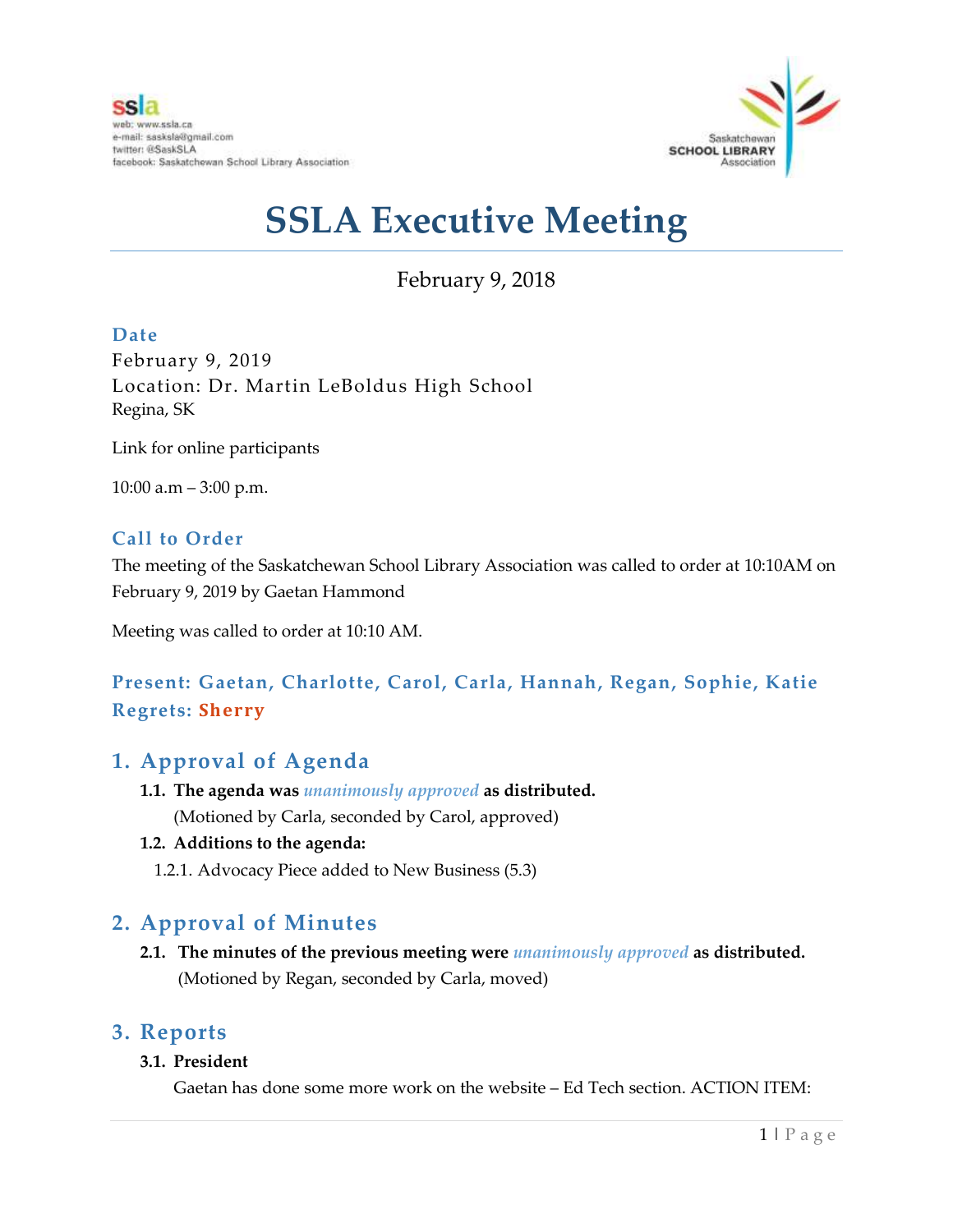

send out contracts for Learning Events. As part of advocacy work, Gaetan has been working on directory of school libraries and their staff. Gaetan will write an article on the book *Hacking School Libraries* for the next issue of The Medium. Gaetan needs some reports for our AGM on April.

#### **3.2. Past President**

Charlotte is trying to find the person responsible for school libraries in each school division.

#### **3.3. Treasurer**

Carol have the annual report for the agenda. Additional payments and registrations are still coming in.

#### **3.4. Professional Learning Councillors**

Will be discussed during open business.

#### **3.5. Special Projects Councillor**

Carla sent an email in January to the STF to confirm if we could apply for a grant to continue the FNMI project. They took our application and we are onto the second 'level' of approval. We are looking for additional sub days to have a team or committee of teachers to work on the FNMI project.

#### **3.6. Secretary/Archivist/Membership**

Newsletter was sent out in January.

Motion to approve reports as read: Hannah. Seconded: Carol. Approved.

### **4. Open Issues**

#### **4.1. FNMI Grant Application**

Carla has applied for the grant. It is in the process of approval. Grade 10-12 could be bunched together along with Grade 7-9.

#### **4.2. Learning Events Presenter discussion**

Shannon McClintock Miller is willing to do several Learning Events sessions. We could consider Brian Aspinal for Learning Events and Gina Cherkowski for 2021 conference. ACTION ITEM: Approach Brian Aspinal for Learning Events (Gaetan), approach Gina Cherkowski for 2021 conference (Regan).

#### **4.3. Awards and Bursary update**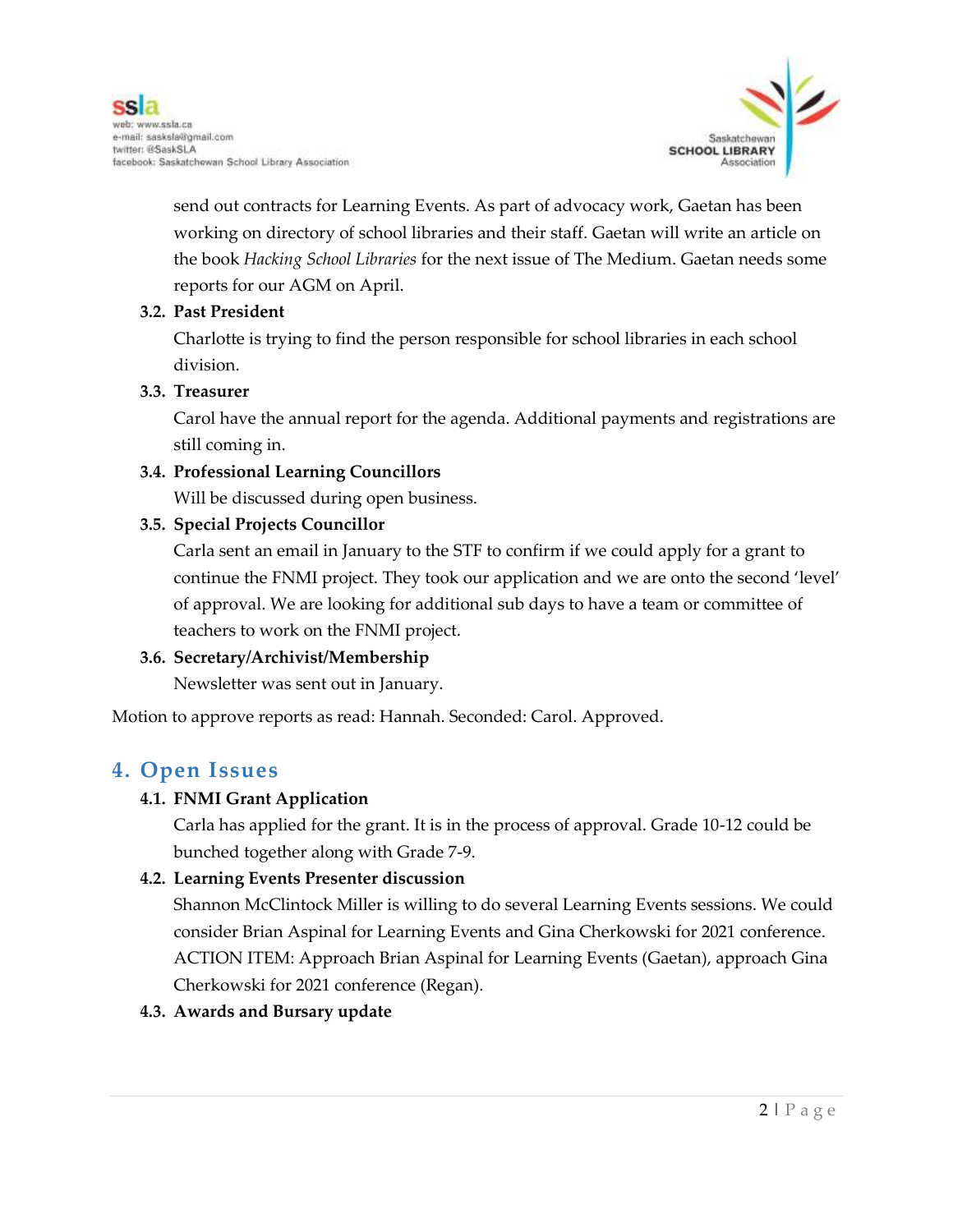

A nomination from RCSD for Connie Acton is coming. Need to promote awards (social media?). Awards can be presented at the conference during lunch. Sophie will promote each award on facebook.

#### **4.4. Conference Planning**

#### **4.4.1. Executive Attendance**

Saskatoon:

Gaetan, Regan, Carla, Hannah (?)

Regina:

Gaetan, Regan, Carla to attend AGM, Charlotte, Carol, Hannah, Katie, Sherry, Sophie We do not require executive to pay the registration free. Try to have your travel costs covered by your board.

#### **4.4.2. Conference Jobs/Tasks**

On attachment from Regan.

#### **4.4.3. Conference Set Up**

Also on attachment from Regan.

#### **4.4.4. Sponsorship Display & Agenda**

Nelson is only sponsoring once conference. Silver and Gold get lunch. Gold gets a priority choice of table location. Possibly reach out to teacher stores in Regina & Saskatoon for last minute sponsors.

#### **4.4.5. Cutoff Date for Registration**

April 1 will be cutoff date for registration.

#### **4.4.6. Communications & Promotion**

Send promotions to school divisions – working on writing goals, strategic plans, forward to staff, and so on. Possibly send to principals? Sophie will create a promotional poster.

#### **4.4.7. Social**

In Regina on Thursday evening. Sophie will take on planning this. \$15 per person at twenty ten city eatery for an event in the lobby. Attendees could purchase their own beverages. Send out questionnaire about dietary restrictions.

#### **4.5. Planning for 2019-2020 – Executive positions**

Carla is willing to stay on as a member at large. Hannah, Carol and Regan will remain in the same positions. Sophie is willing to move into the president elect position. Gaetan will connect with Katie and Sherry to see their plans.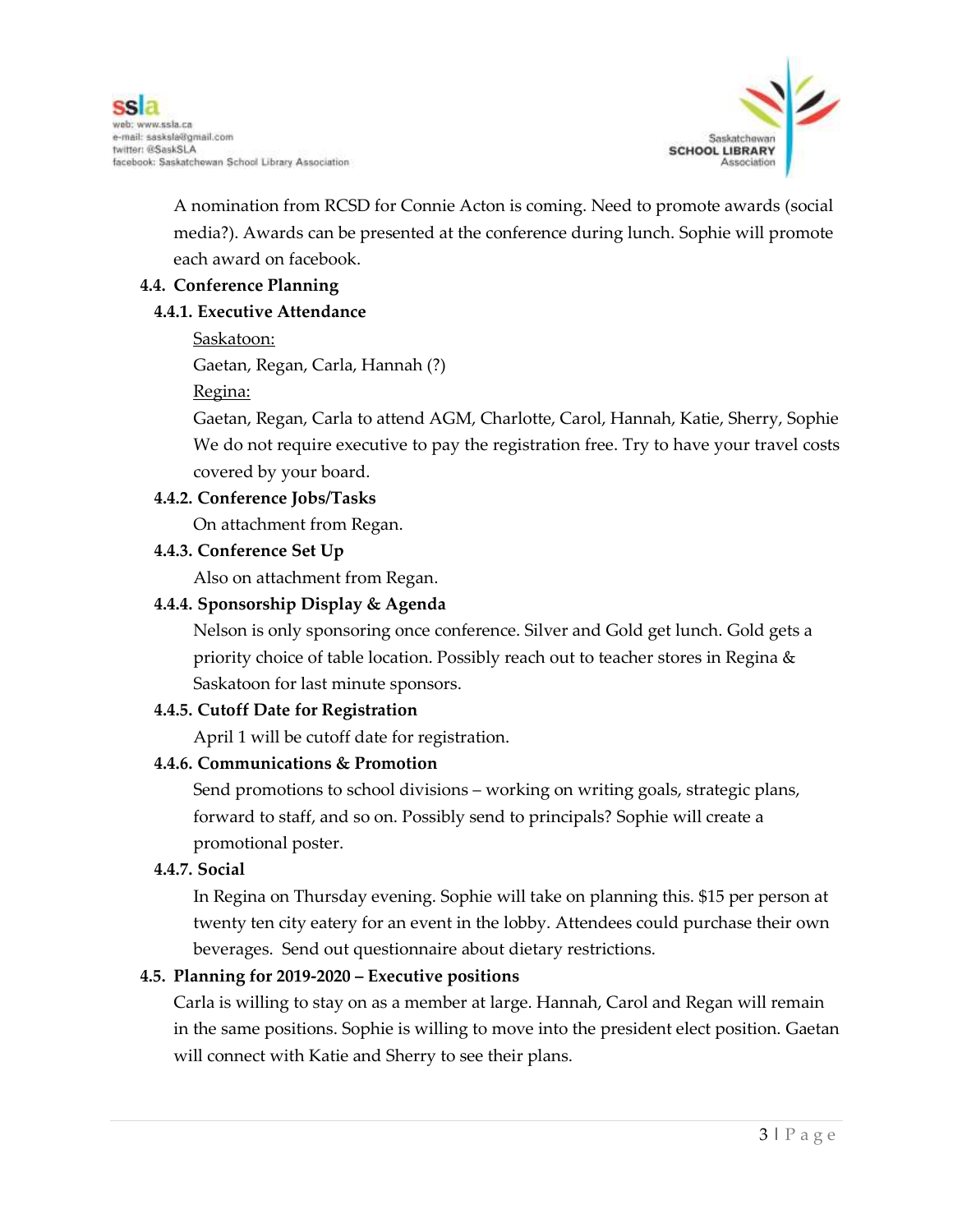



### **5. New Business**

#### **5.1. Canadian School Libraries donation re: advocacy**

Discussion lands on \$250 annual donation. Motioned by Charlotte, seconded by Carla, approved. Sophie will attend TMC6.

#### **5.2. Weebly promotion**

Motion to pay the weebly for the upcoming two years and take advantage of their current promotion. Motioned by Regan, seconded by Carol, passed.

#### **5.3. Advocacy**

Discussion on an application for research on libraries. Also – a directory could help us see how many schools have librarians or library clerks and technicians. ACTION ITEM: Charlotte could email Scott to discuss advocacy and ad hoc members. ACTION ITEM: Advocacy portion of website to be added to newsletter. Also – Ed tech. Also – Social info. Could resources be prepared for school divisions to use? ACTION ITEM: Sophie send info for SLA newsletter. Should we have different memberships for teachers and associate members? Membership: is lifetime unless opted out. Registration to conference and learning events costs will include membership. ACTION ITEM: Include constitution change in newsletter.

### **Adjournment:**

Meeting was adjourned at 2:51 pm by Regan Williams. The next general meeting will be at 9 am on March 9 online.

Minutes submitted by: Sophie Long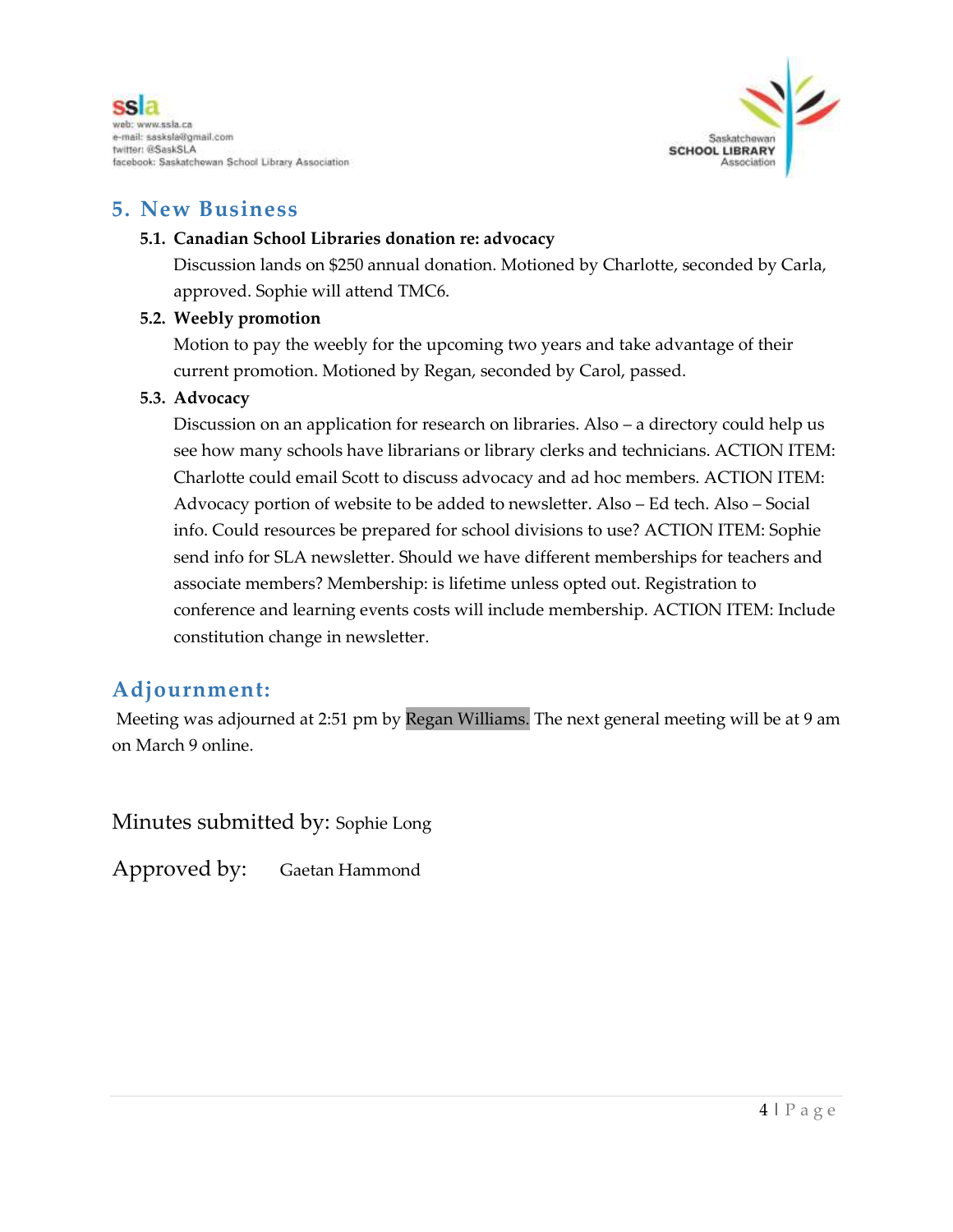

February 9, 2018

## **SSLA Executive Action List**

| <b>Action</b>                                                                | Who               | <b>Comments</b> |
|------------------------------------------------------------------------------|-------------------|-----------------|
| Contact conference venues regarding power outlets                            | Regan             |                 |
| Connect with and confirm vendors                                             | Regan             | In progress     |
| Determine if extra room is required in Regina                                | Regan             |                 |
| Move digital badging to weebly site                                          | Gaetan            | Complete        |
| FNMI Project page finishing touches                                          | Gaetan            | Complete        |
| Update liaison list                                                          | Sophie            | In progress     |
| Connect with Joanne Beltramini re: advocacy                                  | Gaetan            | On hold         |
| Archive Medium behind the veil                                               | Regan, Gaetan     |                 |
| Review school division contacts                                              | Charlotte, Sophie |                 |
| Prepare tent card or flyer for conference                                    | Regan (Sophie?)   |                 |
| Prepare grant proposal to continue FNMI project                              | Carla             | Complete        |
| Set meeting date for Special Projects meeting (in Regina?)                   | Hannah, Carla     |                 |
| Send out winter newsletter (include awards & survey)                         | Sophie            | Complete        |
| Choose cutoff date for conference registration                               | Regan             | Complete        |
| Review possible Learning Events presenters                                   | Executive         | Complete        |
| Send AGM reports to Gaetan                                                   | Executive         |                 |
| Send personal photo/headshot to SSLA Gmail account                           | Executive         |                 |
| Review roles assigned in the Strategic Plan and complete<br>associated tasks | Executive         | Ongoing         |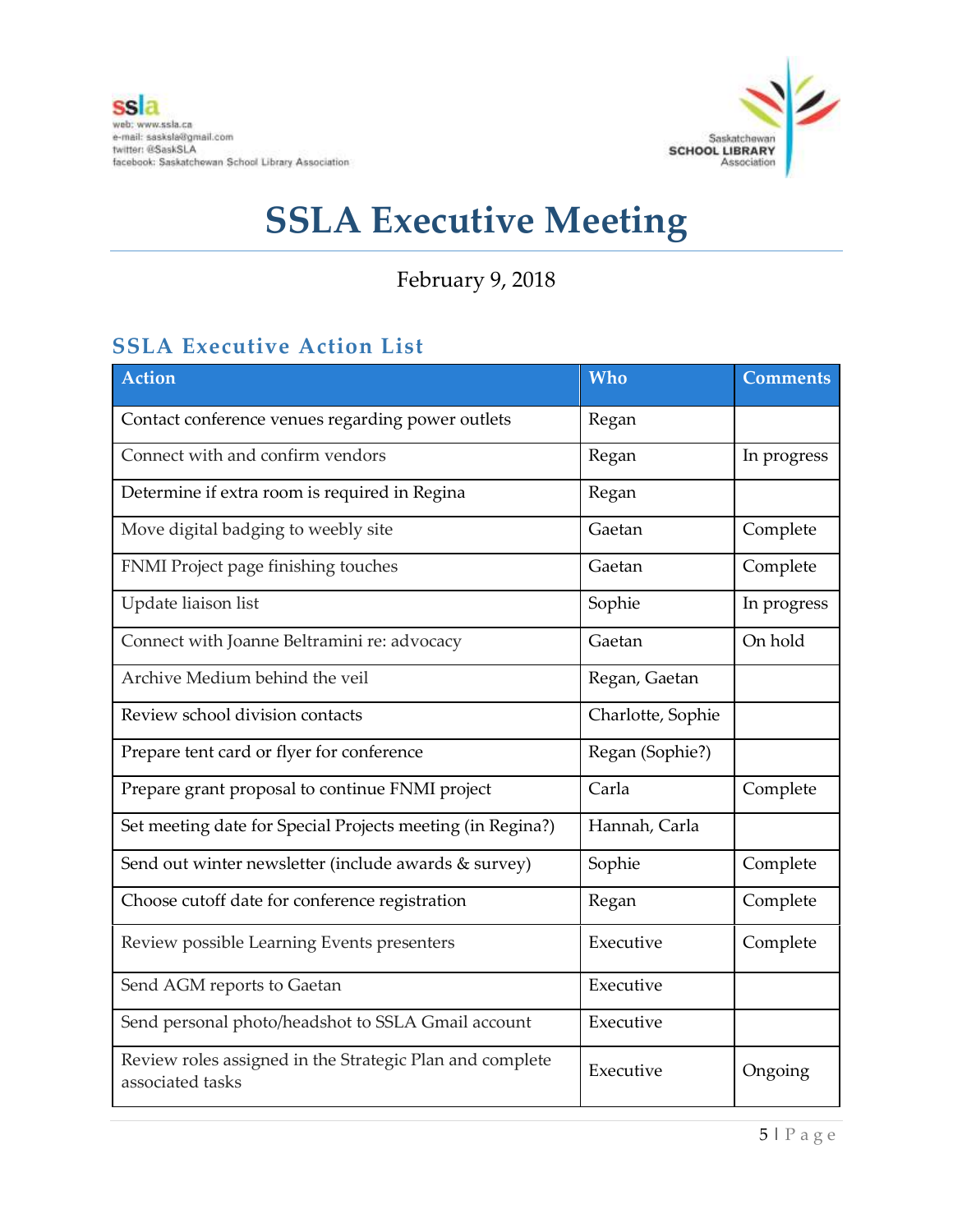



| Promote SSLA events, publications, membership and<br>digital badges on social media | Executive | Ongoing |
|-------------------------------------------------------------------------------------|-----------|---------|
| Submit any expenses or requisitions to Carol as they arise                          | Executive | Ongoing |
| Support all members and be cognizant of stresses and<br>challenges.                 | Executive | Ongoing |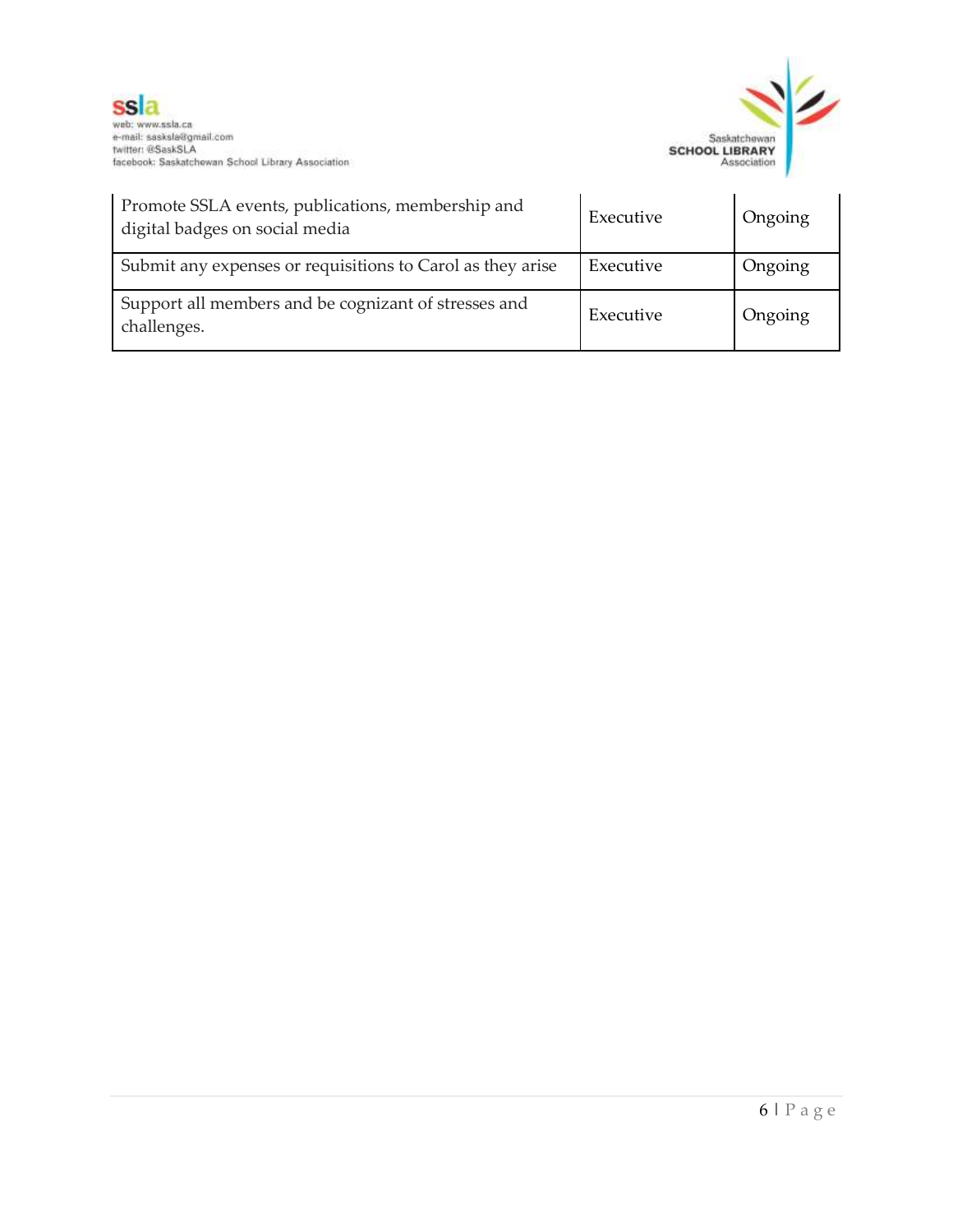

February 9, 2018

## **President's Report**

## **Information Items**

Completed transferring the information from the digital badges site and built an Ed Tech Tools page on the SSLA website.

Forwarded contact info for Shannon McClintock Miller and Jennifer Casa-Todd to Sherry.

Contacted a few registrants of the conference regarding payments. We had two cancellations.

### **Action Items**

I am working on a second article for the Medium.

I need to collect Annual reports from last year's executive for the AGM in April. If you have not submitted you Annual Report to me, please do so ASAP. So far, I have received final reports from Charlotte and myself.

Report submitted by: Gaetan Hammond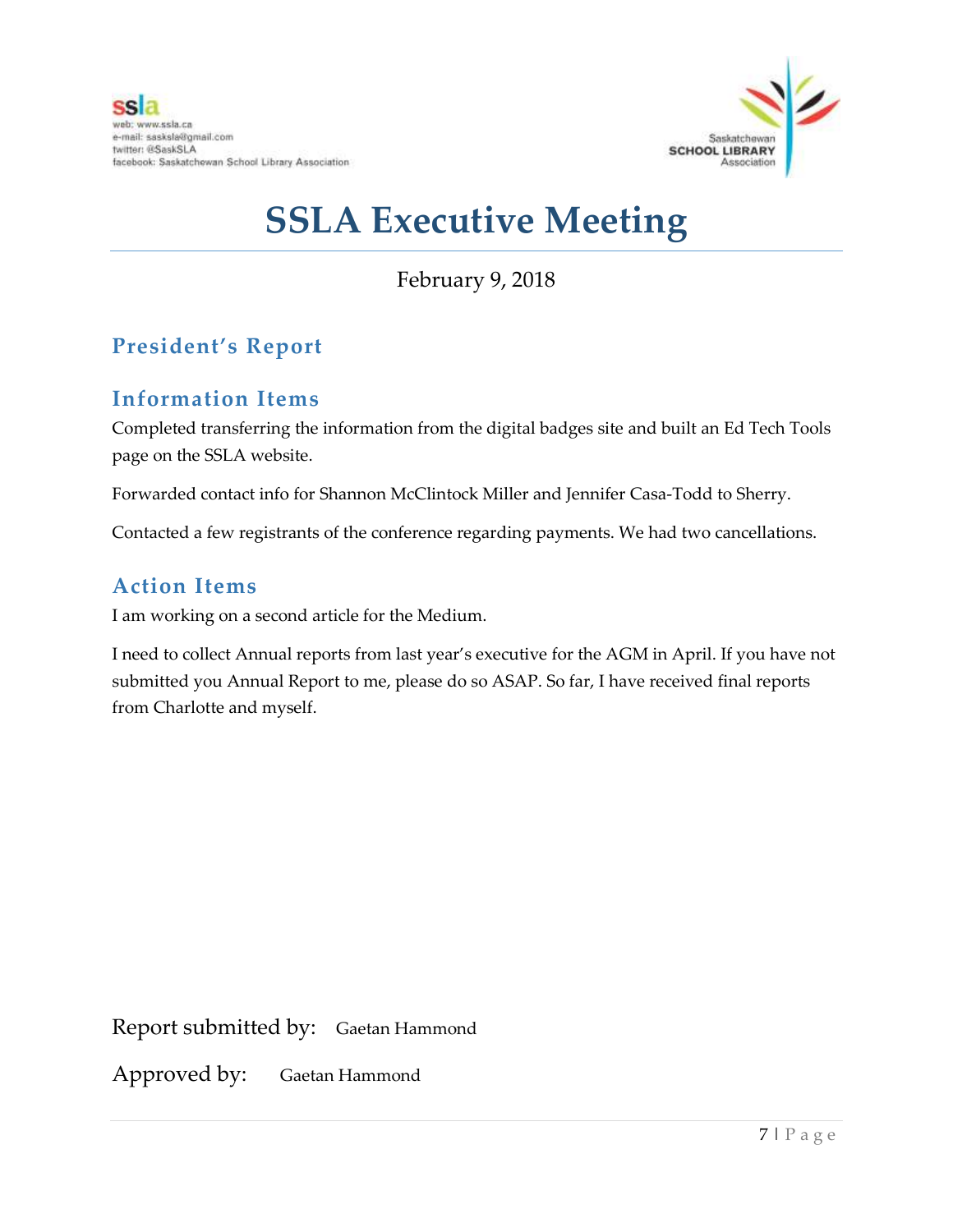

February 9, 2018

## **Past President's Report**

### **Information Items**

Nothing new to report.

**Action Items**

Report submitted by: Charlotte Raine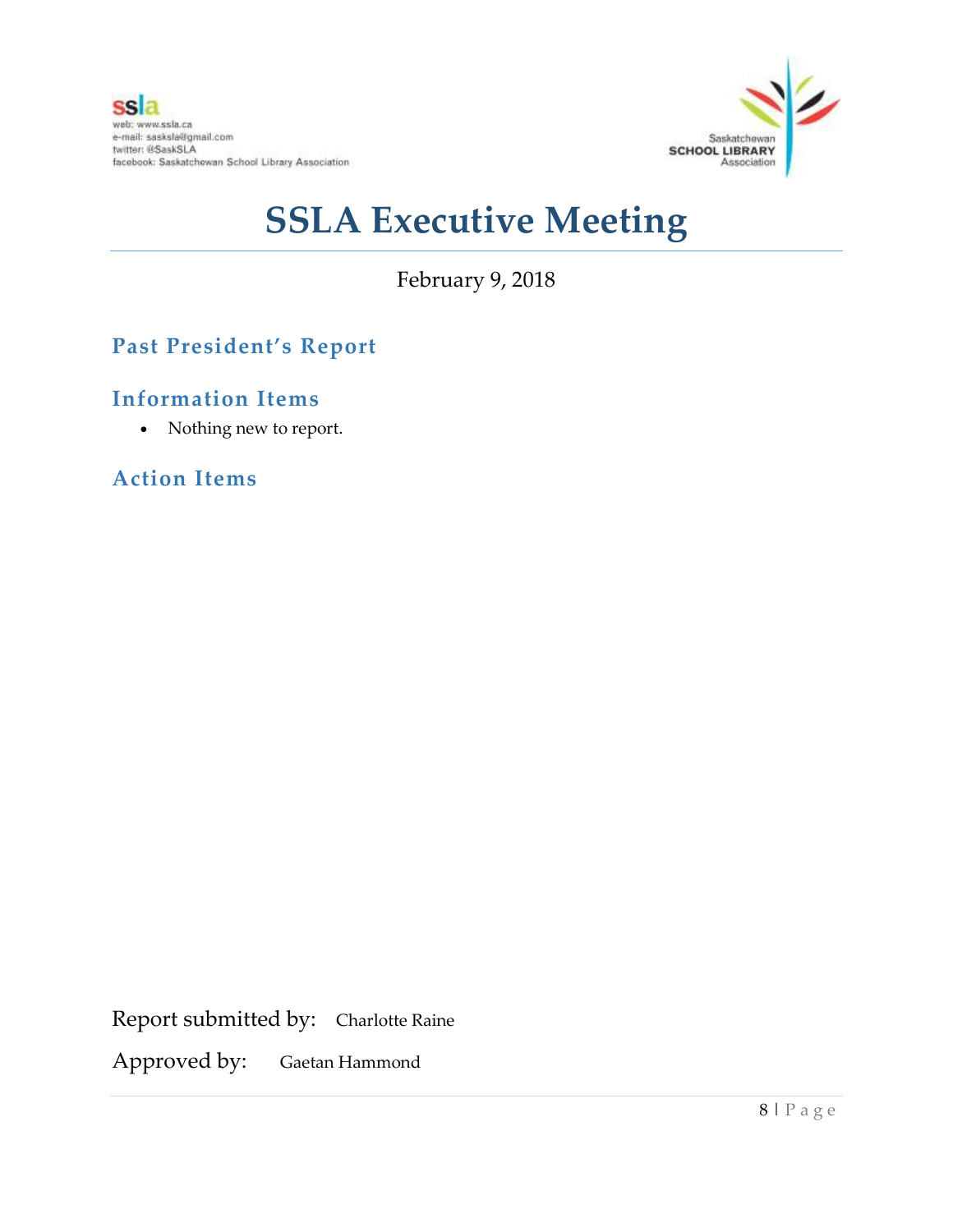

February 9, 2018

## **Treasurer's Report**

### **Information Items**

Annual Financial Report included below.

## **Action Items**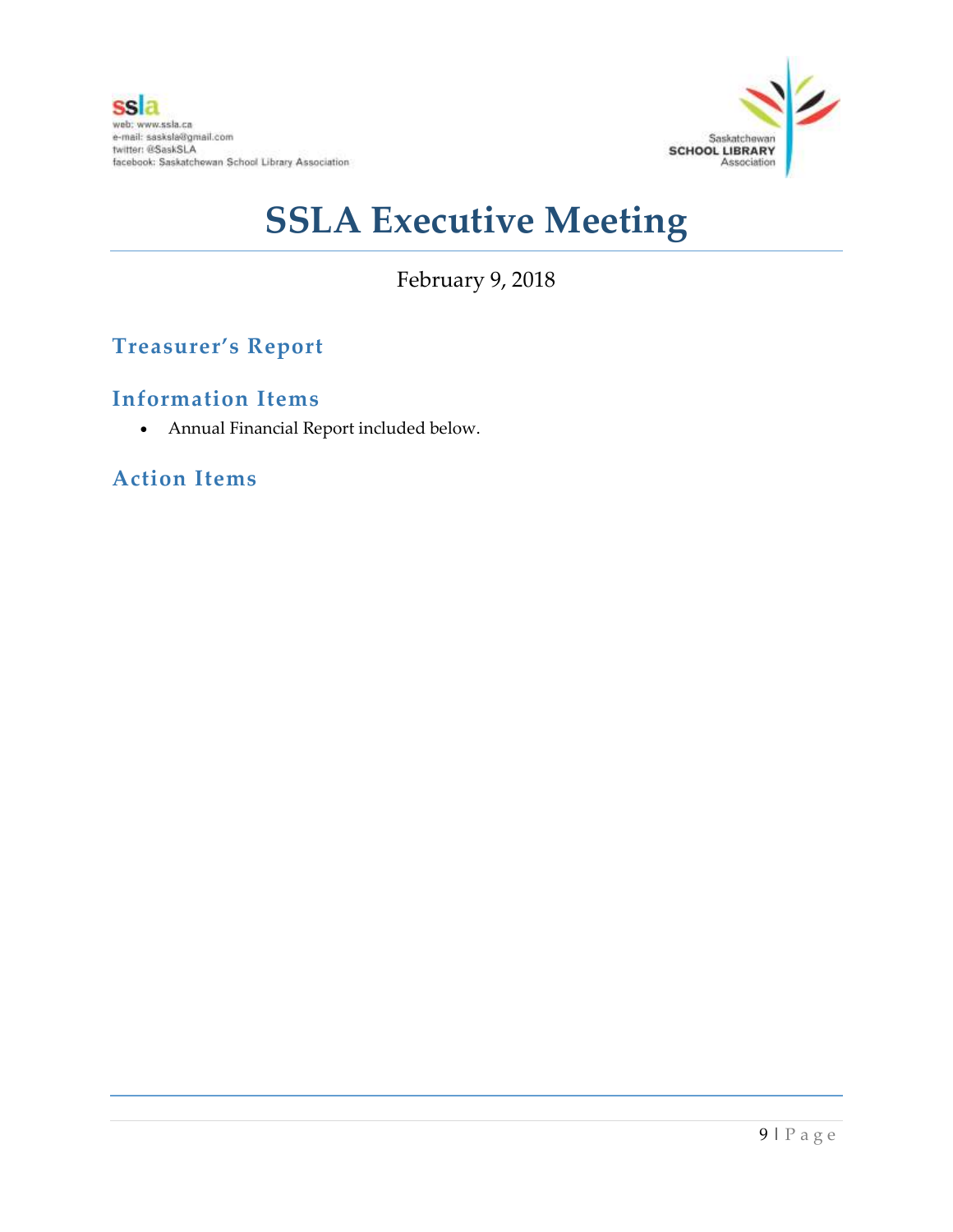

February 9, 2018

## **SSLA Financial Report – Banking Summary (Annual)**

## **Saskatchewan School Library Association Profit and Loss**

**July 2017 - June 2018**

|                                                  | <b>Total</b> |  |
|--------------------------------------------------|--------------|--|
| <b>INCOME</b>                                    |              |  |
| <b>Access Copyright</b>                          | 299.79       |  |
| <b>Digital Badging Income</b>                    | 110.00       |  |
| <b>Interest</b>                                  | 10.86        |  |
| <b>Learning Events</b>                           | 3,270.00     |  |
| <b>Membership</b>                                | 902.00       |  |
| <b>STF Basic Grant</b>                           | 4,416.00     |  |
| <b>Term Deposit Transfer</b>                     | 12,359.00    |  |
| <b>Total Income</b>                              | \$21,367.65  |  |
| <b>GROSS PROFIT</b>                              | \$21,367.65  |  |
| <b>EXPENSES</b>                                  |              |  |
| Audit                                            | 160.00       |  |
| <b>Bank charges</b>                              | 13.79        |  |
| Conference 2019 - Regina                         | 1,332.75     |  |
| Conference 2019 - Saskatoon                      | 1,868.18     |  |
| <b>Digital Badging</b>                           | 428.50       |  |
| <b>Executive Meetings</b>                        | 816.04       |  |
| <b>Executive Travel</b>                          | 2,488.30     |  |
| <b>Financial Record Keeping</b>                  | 210.90       |  |
| Gifts                                            | 112.95       |  |
| <b>Learning Event Expenses</b>                   | 2,068.32     |  |
| PD Opportunity - Fourth Year<br><b>Executive</b> |              |  |
|                                                  | 903.13       |  |
| <b>Postage</b>                                   | 14.10        |  |
| <b>Publications</b>                              | 350.00       |  |
| <b>Special Projects</b>                          | 1,439.45     |  |
| <b>Strategic Planning Facilitation</b>           | 978.39       |  |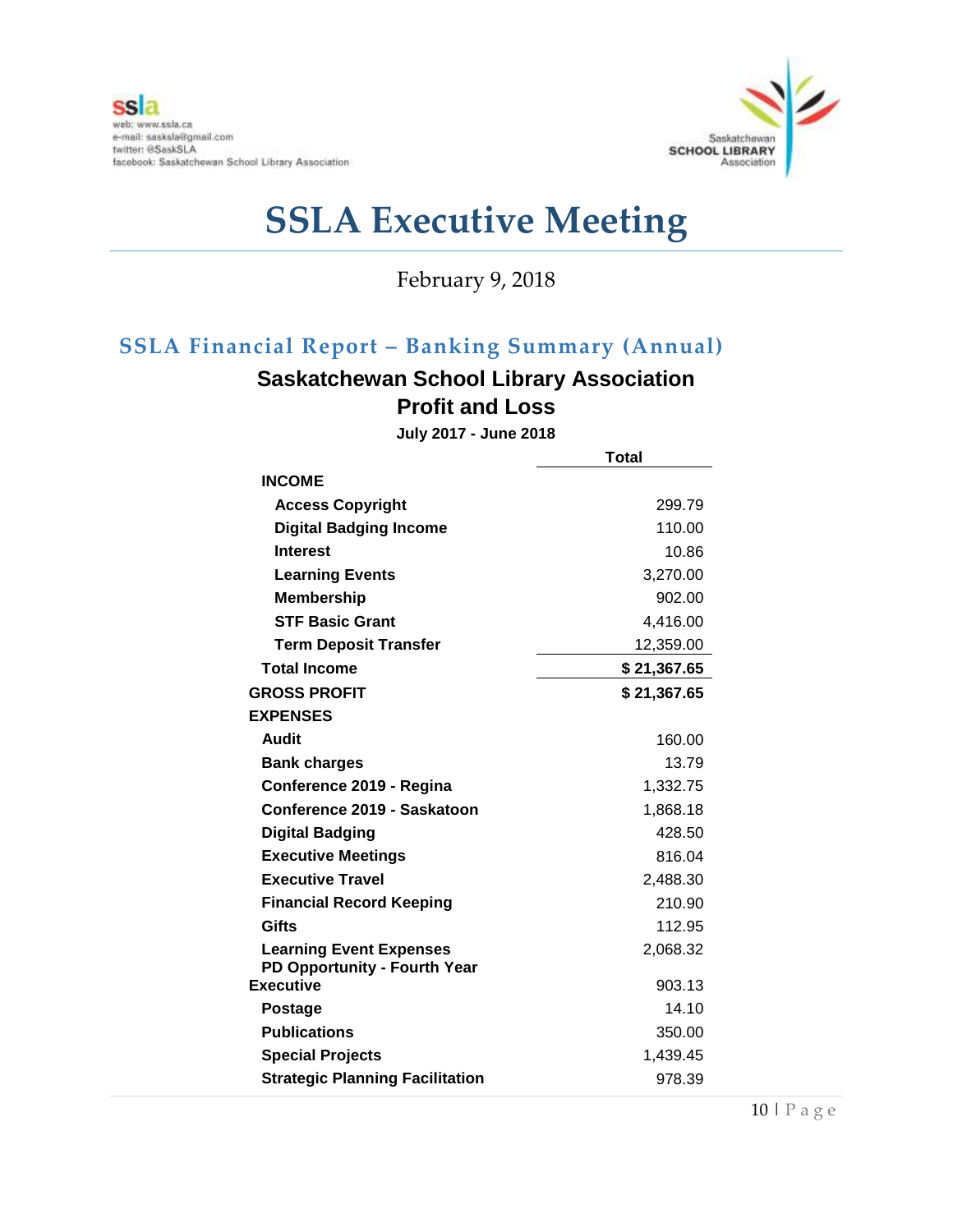

**SS 2**<br>web: www.ssla.ca<br>e-mail: sasksla@gmail.com<br>twitter: @SaskSLA<br>facebook: Saskatchewan School Library Association

| <b>Term Deposit Transfer Out</b> | 32,359.00       |
|----------------------------------|-----------------|
| <b>Website Hosting Fee</b>       | 1,255.13        |
| <b>Wufoo Online Survey Maker</b> | 79.03           |
| <b>Total Expenses</b>            | \$46,877.96     |
| <b>OTHER EXPENSES</b>            |                 |
| Paypal fees                      | 112.12          |
| <b>Total Other Expenses</b>      | \$112.12        |
| <b>PROFIT</b>                    | $-$ \$25,622.43 |

Submitted by: Carol Preece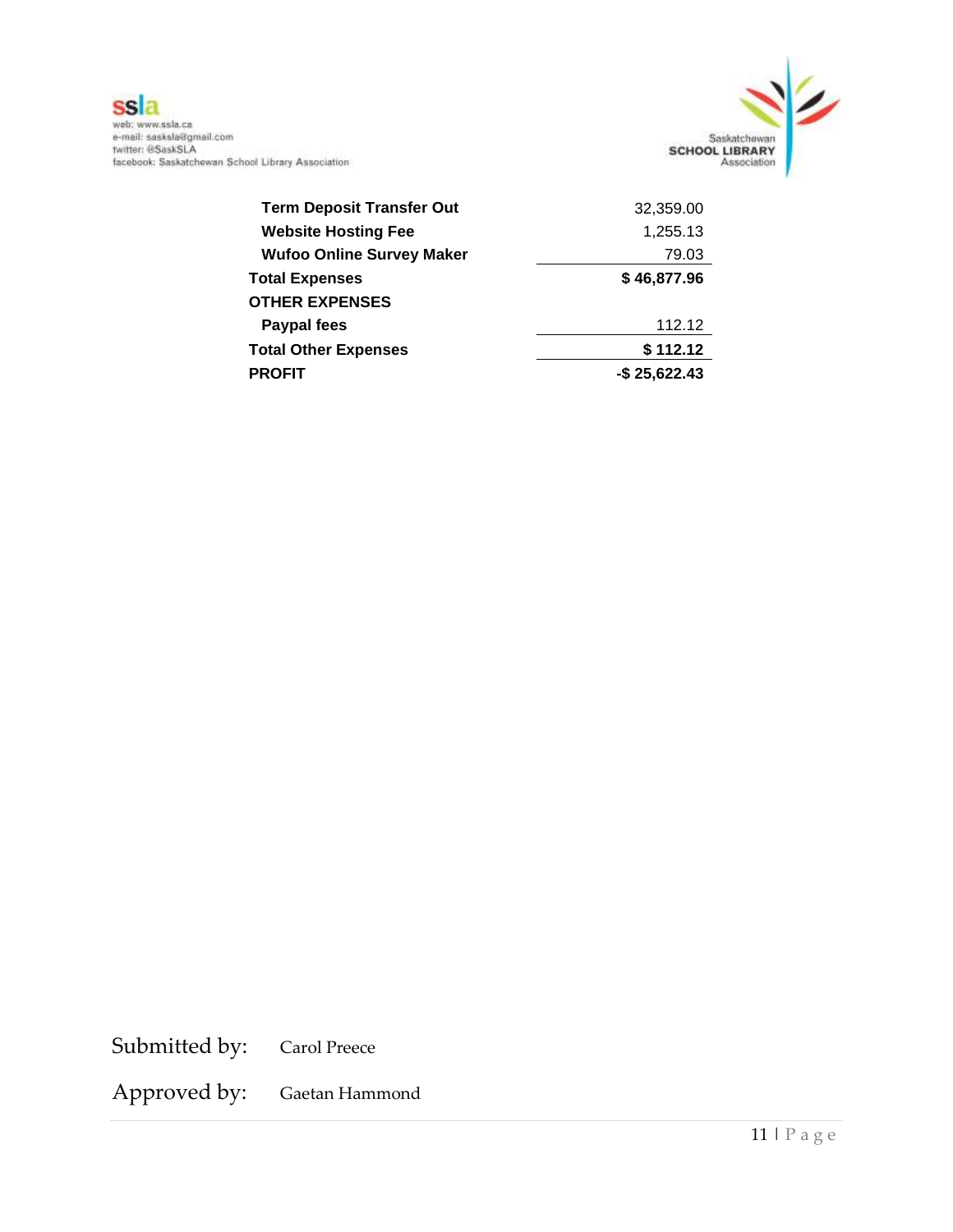

## February 9, 2018

## **PD Councillor's Report**

## **Information Items**

Conference "stuff" for discussion included in open business.

**Action Items**

Report submitted by: Regan Williams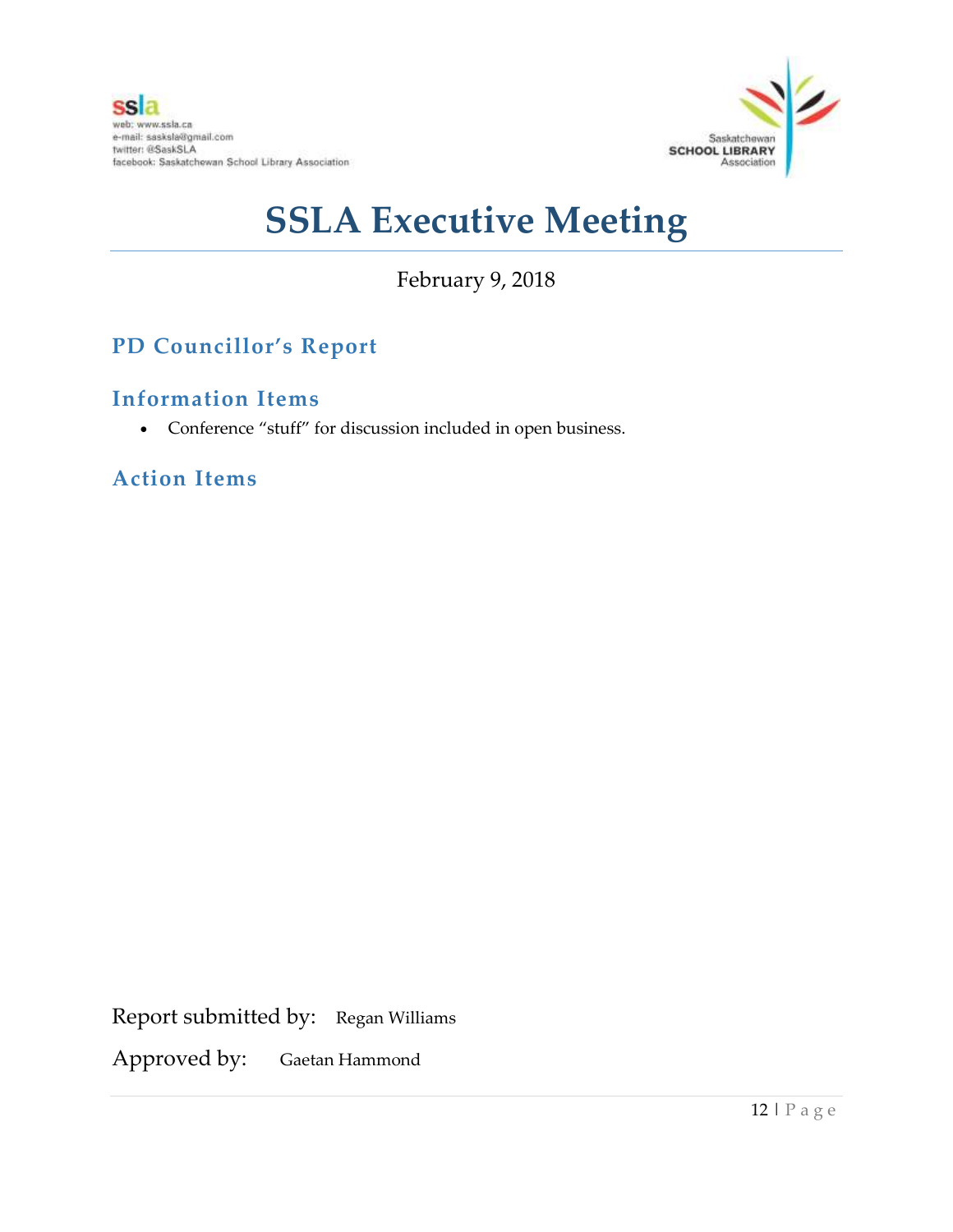

February 9, 2018

## **Publications Councillor's Report**

### **Information Items**

• Nothing new to report.

**Action Items**

Report submitted by: Katie Bell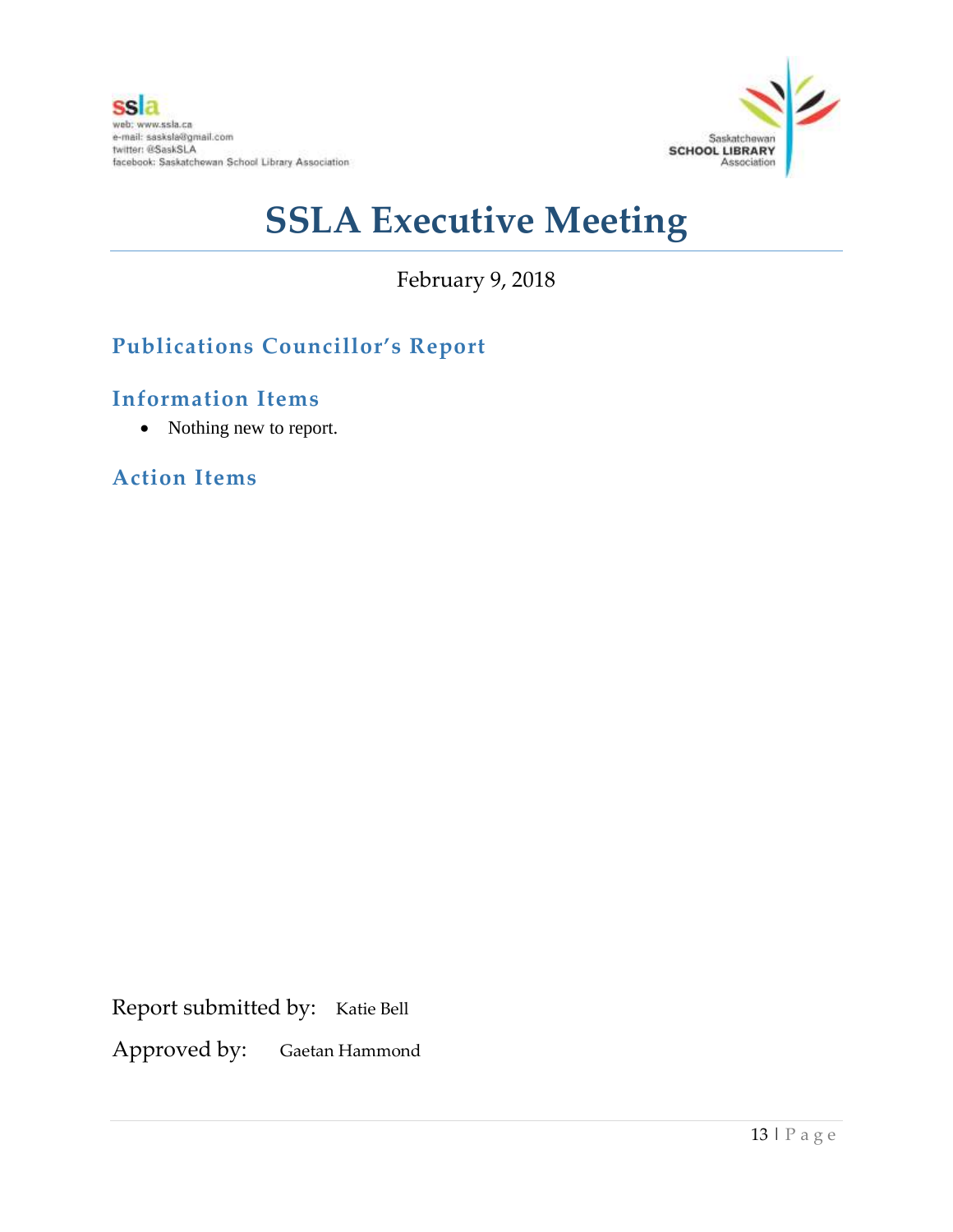

February 9, 2018

## **Special Projects Councillor's Report**

## **Information Items**

• Nothing new to report.

**Action Items**

Report submitted by: Carla Katerynych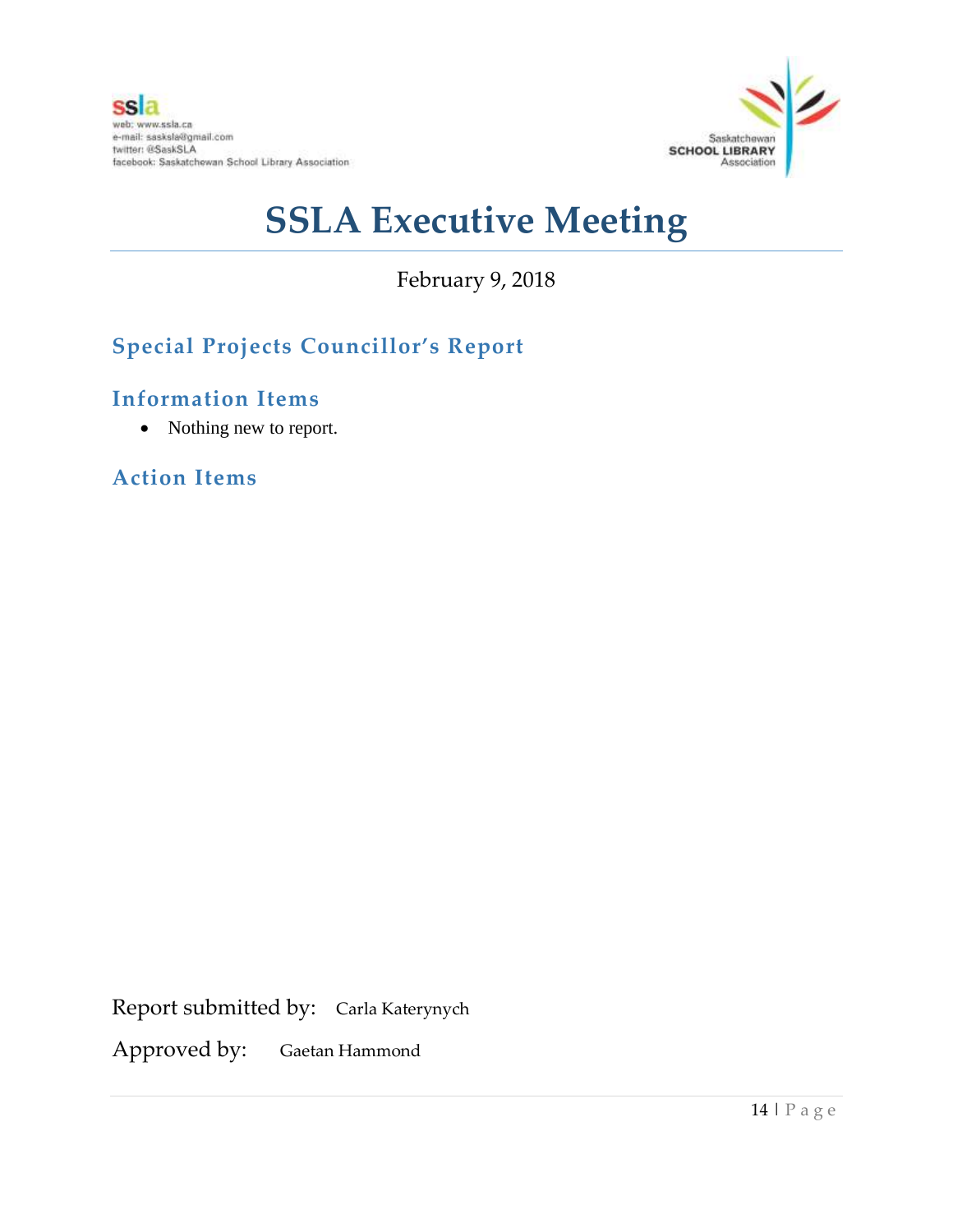

February 9, 2018

## **Secretary/Archivist/Membership's Report**

### **Information Items**

• Nothing new to report.

**Action Items**

Report submitted by: Sophie Long